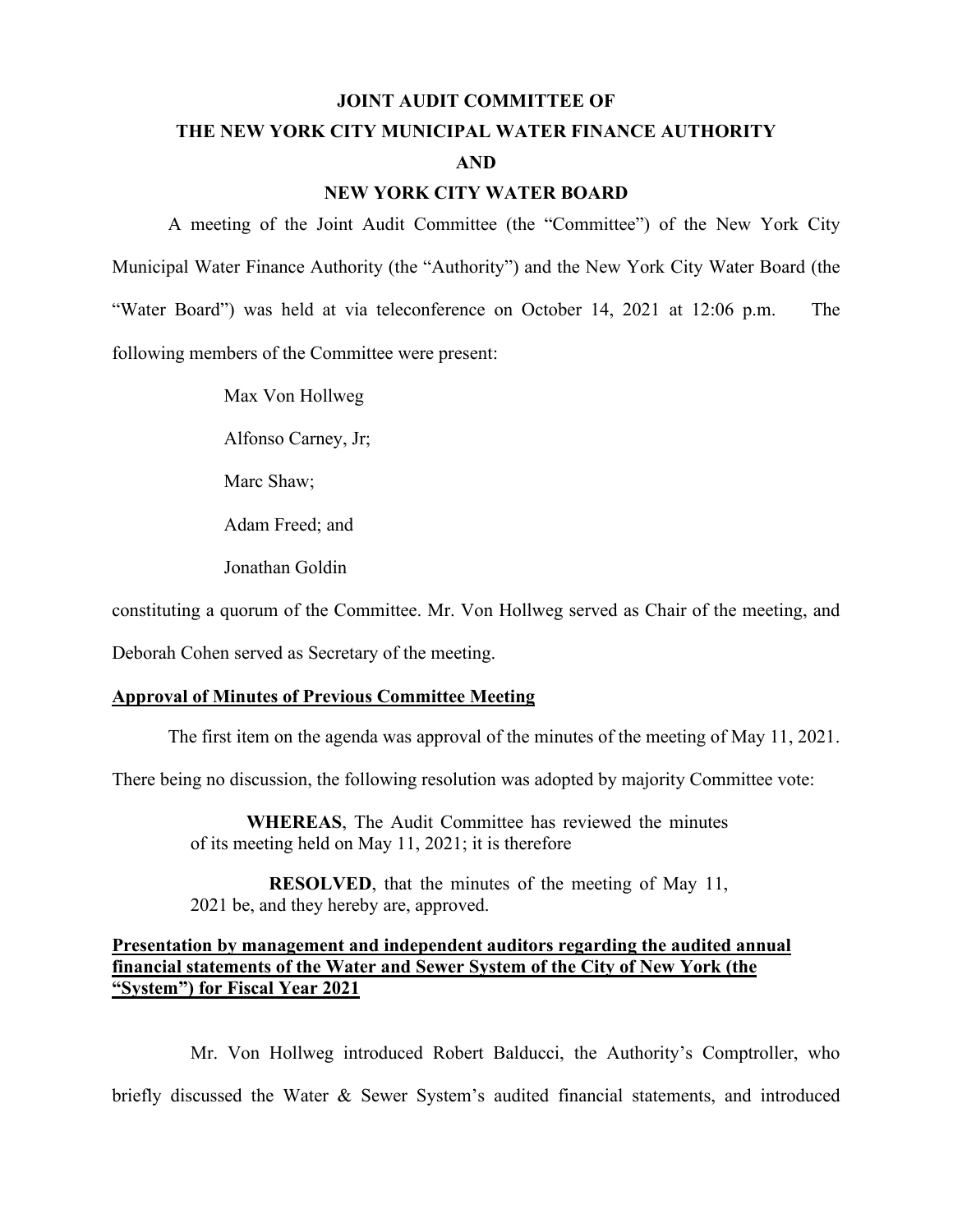Nicholas Lazzaruolo from Grant Thornton, the System's independent auditors. Mr. Lazzaruolo provided the required communications related to the independent audit of the System's financial statements for the fiscal years ended June 30, 2021 and June 30, 2020. Discussion ensued.

## **Recommendation to the Authority Board of Directors and the Water Board the acceptance of the independent auditors' report on the audited financial statements of the System for the fiscal years ended June 30, 2021 and June 30, 2020, and the issuance of such financial statements**

Following the independent auditors presentation, Mr. Von Hollweg explained the

proposed agenda would recommend to the Board of Directors of the Authority and the Water

Board approval of the audited financial statements. The following resolution was approved by

unanimous vote of the members present.

**WHEREAS**, the Joint Audit Committee of the New York City Municipal Water Finance Authority (the "Authority") and the New York City Water Board (the "Water Board") has met with the independent auditors of the water and sewer system of the City of New York (the "System") and has reviewed the independent auditors' report on the audited financial statements of the Authority for the fiscal years ended June 30, 2021 and June 30, 2020 and such financial statements, as submitted to the Committee; and

**WHEREAS**, the Joint Audit Committee believes the independent auditors' report and the financial statements are reasonable and appropriate; it is therefore

**RESOLVED**, that the Joint Audit Committee recommends to the Board of Directors of the Authority and the Water Board the acceptance of the independent auditors' report and the authorization of the release of the audited financial statements of the System for the fiscal years ended June 30, 2021 and June 30, 2020; provided that both the independent auditors' report and the audited financial statements may be amended to reflect non-material changes acceptable to the Comptroller of the Authority.

## **Review and Approval of the Audit Committee Charter**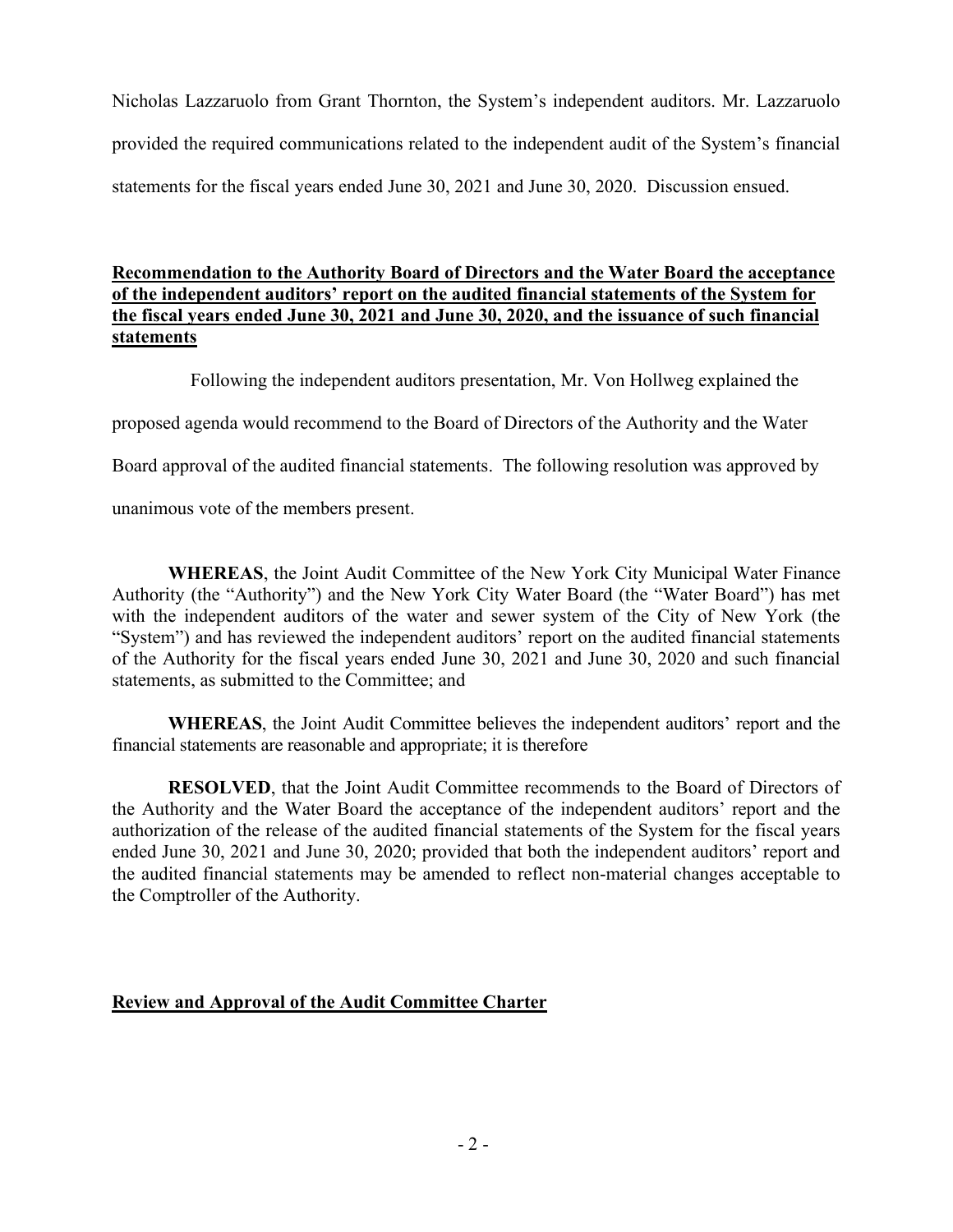Mr. Von Hollweg noted the next item on the agenda was the review and approval of

the Committee's Charter. Mr. Von Hollweg noted there were no changes proposed at this time.

Then, upon unanimous vote of the members present, the following resolution was approved.

**WHEREAS**, the Joint Audit Committee Charter was adopted by the New York City Water Board (the "Water Board") on January 28, 2008 and by the Board of Directors of the New York City Municipal Water Finance Authority (the "Authority") on February 4, 2008 and amended on October 7, 2009 by the Authority and October 30, 2009 by the Water Board; and

**WHEREAS,** pursuant to the Joint Audit Committee Charter, section III(s), the Joint Audit Committee of the Water Board and the Authority is required annually to review the Audit Committee Charter, reassess its adequacy, and recommend any proposed changes to the Authority and the Water Board; and

**WHEREAS,** the Audit Committee has reviewed the Audit Committee Charter, as attached hereto, and finds it to be reasonable and appropriate; it is hereby

**RESOLVED**, that the Audit Committee hereby approves the Audit Committee Charter as adopted and attached hereto.

### **Review of Audit Committee Schedule of Dates**

Mr. Von Hollweg noted the next item on the agenda was a review of the Audit Committee's

Schedule of Dates, which provide a guideline for items the Committee will review throughout

the year. He noted that this was a review only, and no vote was necessary.

## **Review of Water Authority & Water Board Financial Integrity Compliance Statements**

The final item on the agenda was a review of the Authority and Water Board's respective Financial Integrity Compliance Statements. Mr. Von Hollweg noted that this was also review item, and no vote was necessary. Brief discussion ensued.